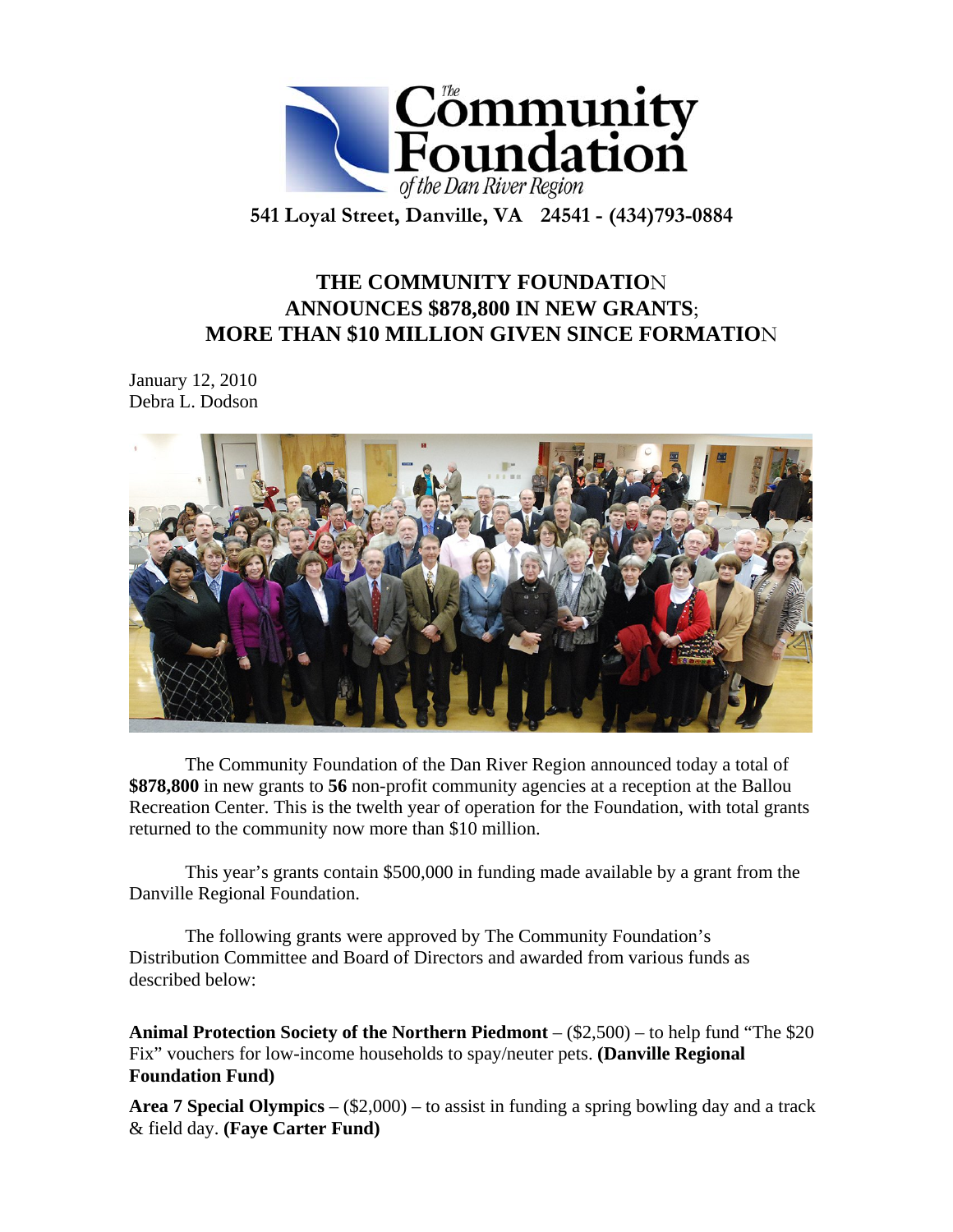**Big Brothers Big Sisters of Danville Area** – (\$3,000) – to establish an after-school reading club to increase literacy rates. **(Faye Carter Fund)** 

**Blairs Fire and Rescue** – (\$8,500) – to purchase extrication equipment. **(James Russell & Zora Carter Anderson Fund)** 

**Boys and Girls Clubs of the Danville Area** – (\$45,000) – to purchase one Minotour multi-function mini school activity bus**. (P. Niles Daly, Jr. Fund, Pat & Cathy Daly Family Fund, Philip & Frances Daly Fund, Danville Regional Foundation Fund)** 

**Cardinal Village Tenants Association** – (\$750) – to assist in programs intended to motivate and educate youth. **(Faye Carter Fund)** 

**Cascade Community Volunteer Fire Department** – (\$6,000) – to purchase wild land firefighting clothing and EMS jumpsuits. **(Danville Regional Foundation Fund)** 

**Casville Volunteer Fire Department** – (\$2,000) – to purchase turnout gear. **(Danville Regional Foundation Fund)** 

**Caswell County** – (\$1,500) – to fund annual NC Teen Court Summit and Mock Trial Conference. **(Danville Regional Foundation Fund)** 

**Caswell County Partnership for Children** – (\$16,500) – to help support an-arts based enrichment program to improve school readiness of young children in Caswell County. **(Danville Regional Foundation Fund)** 

**Caswell Family Medical Center** – (\$26,000) – to purchase equipment for sending ECG and other pulmonary tests electronically to other healthcare entities. **(Danville Regional Foundation Fund, John C. Swanson, Jr. Fund)** 

**Caswell Friends of Library** – (\$4,600) – to help establish a summer storytelling camp for 15 rising fourth-graders who are at risk for school failure. **(Harry Melton Hood Fund, Claudia Vernon Smith Fund, John C. Swanson, Jr. Fund)** 

**Cedar Terrace Tenants Association** – (\$750) – to help fund programs to help our youth utilize improved life skills. **(Faye Carter Fund)** 

**Chatham Fire Department Auxiliary** – (\$21,000) – to replace eight-year-old turn out gear for firefighters. **(W. Earl & Elise M. G. Allen Fund, Danville Regional Foundation Fund)** 

**City of Danville Fire Department** – (\$8,200) – to improve firefighter safety and speech communications by providing an amplifier to each firefighter responding to emergency calls. **(Danville Regional Foundation Fund)** 

**Crisis Line of Central Virginia** – (\$2,000) – to assist with H.O.P.E. emergency food vouchers. **(Danville Regional Foundation Fund)** 

**Danville Choral Arts Society** – (\$1,500) – to present a choral music concert of 40's swing music to the general public at the North Theater. **(Danville Regional Foundation Fund)** 

**Danville Area Humane Society** – (\$3,000) – to reduce number of companion animals euthanized by transferring animals to other facilities, rescue groups and sanctuaries. **(Danville Regional Foundation Fund)** 

**Danville Cancer Association** – (\$28,000) – to assist with costs of cancer-related prescriptions for local cancer patients. **(Danville Regional Foundation Fund)** 

**Danville Life Saving & First Aid Crew** – (\$120,000) – to replace ten heart monitors on ambulances. **(Danville Regional Foundation Fund)**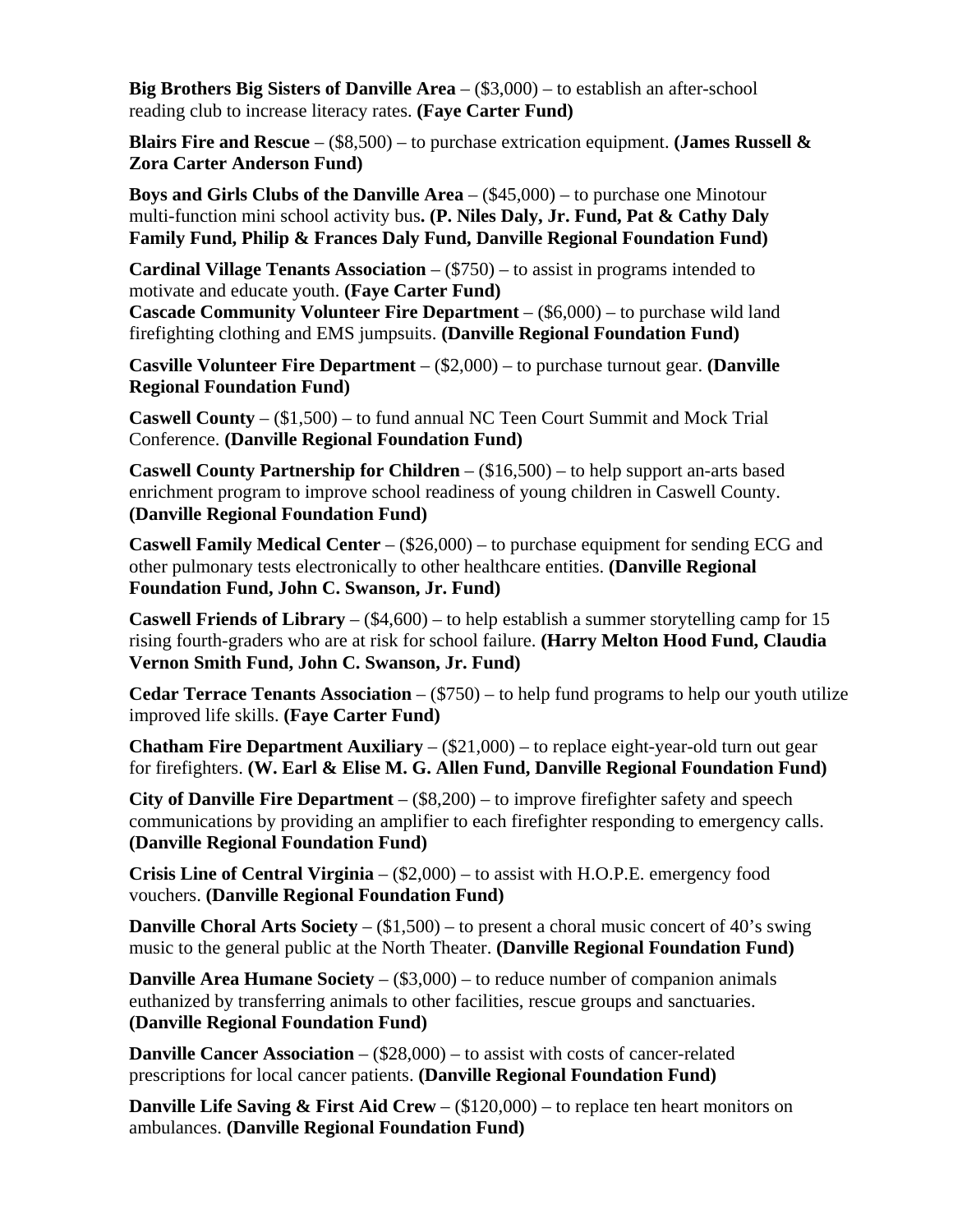**Danville Museum of Fine Arts and History** – (\$5,000) – to enhance existing educational programs and produce a brochure about the Sutherlin Mansion. **(James Russell and Zora Carter Anderson Fund)** 

**Danville Pittsylvania Community Services** – (\$14,000) – to purchase portable computers to support a conversion to electronic records. **(Clarence L. Giles Fund)** 

**Danville Pittsylvania County Habitat for Humanity – (\$10,000) – to purchase building** materials to complete a new home for Shery Thompson & her children. **(Danville Regional Foundation Fund)** 

**Danville Public Schools – Galileo Magnet High School – (\$4,300) – to purchase copies of** "The Last Lecture" for One Book, One Community Project. **(Faye Carter Fund)** 

**Danville Reading Center** – (\$600) – to purchase comprehension skills development program and a series of reading skills games. **(Harry Melton Hood Fund)** 

**Danville Science Center** – (\$28,000) – to fund a portion of the fees needed to bring the traveling exhibits Your Healer Within and Genomics eXplorer to the Danville Science Center. **(Danville Regional Foundation Fund)** 

**Danville Speech and Hearing Center – (\$16,000) – to provide speech/language pathology** services to uninsured, low income, and under insured citizens of the Dan River Region. **(James Russell & Zora Carter Anderson Fund, James A. and Anne V. Robertson Fund)** 

**Danville Symphony** Orchestra – (\$6,000) – to assist in presenting a series of four free, live orchestral music concerts for the general public of Danville and Southside Virginia. **(Danville Regional Foundation Fund)** 

**DOVES** – (\$30,000) – to assist with painting, repairs and maintenance of emergency shelter and driveway. **(Danville Regional Foundation Fund).** 

**Edward Via Virginia College of Osteopathic** Medicine – (\$20,000) – to fund five, \$4,000 stipends for family practice residents who commit to practice for three years in the Dan River Region. **(Danville Regional Foundation Fund)** 

Free Clinic of Danville – (\$19,000) – to purchase equipment for educational programs and to improve patient privacy. **(James Russell & Zora Carter Anderson Fund, The Daniel Fund)** 

**George Washington High School Baseball Booster Club** – (\$5,000) – to assist in purchasing carpet, netting, plumbing fixtures, electrical equipment and lighting for indoor baseball facility. **(Danville Regional Foundation Fund)** 

**God's Pit Crew –** (\$20,000) – to purchase a 2009 Nissan Lift Truck. **(Danville Regional Foundation Fund)** 

**Hatcher Center** – (\$156,000) – to subsidize programs, services and facilities to help people with disabilities receive vocational training. **(Faith Home Endowment Fund)** 

**House of Hope** – (\$30,000) – to fund monthly staffing and essential utility expenditures. **(James Russell and Zora Carter Anderson Fund)**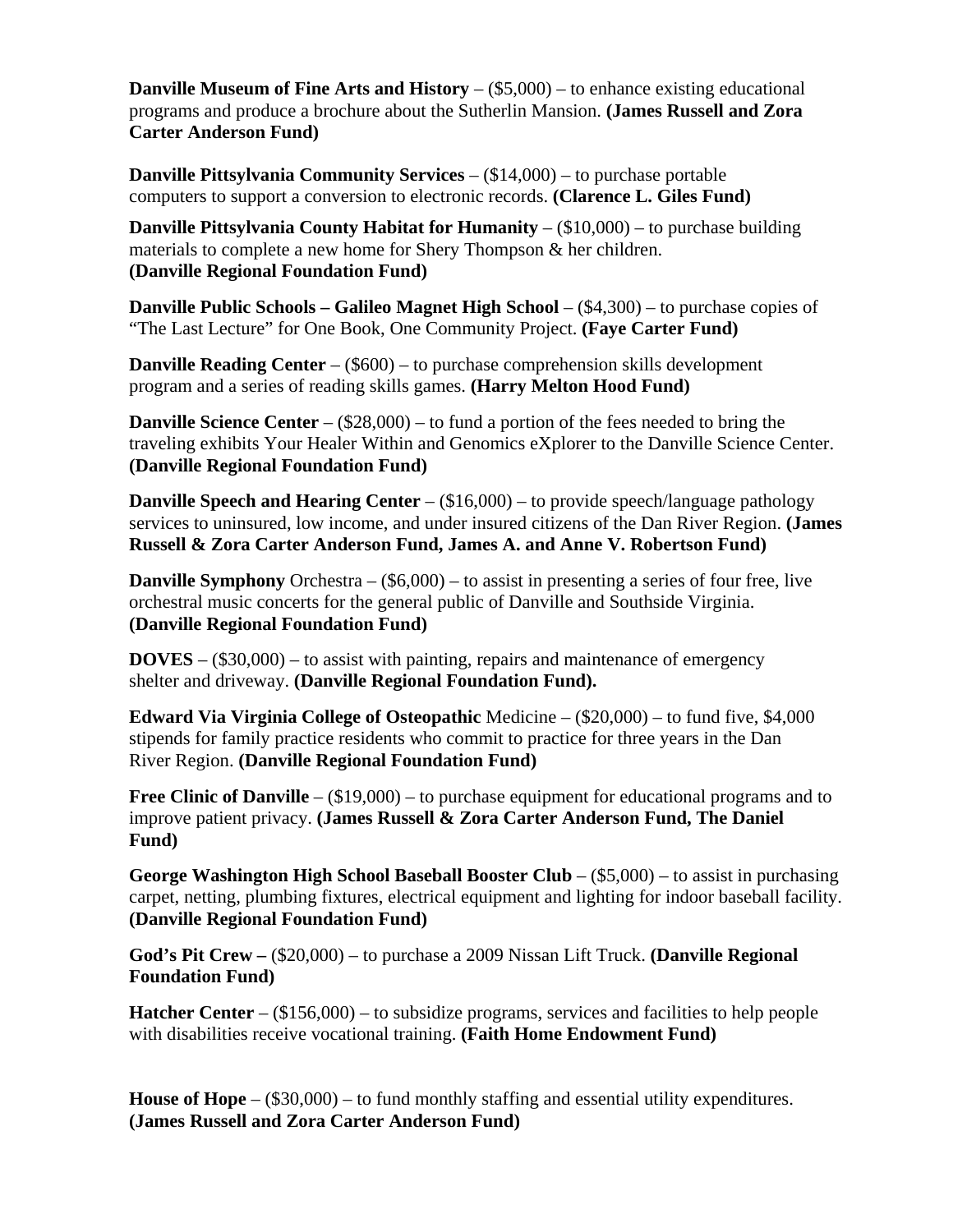**Institute for Advance Learning and Research** Foundation – (\$35,000) – to purchase computers, science lab probes and materials for Neighborhood-based Summer Camp Institute. **(James Russell & Zora Carter Anderson Fund, Danville Regional Foundation Fund)** 

**Kentuck Volunteer Fire Department** – (\$7,000) – to purchase a mobile lighting tower and portable generator to place on incident command vehicle for scene lighting. **(Danville Regional Foundation Fund)** 

**Laurel Grove Volunteer Fire-Rescue** – (\$12,000) – to purchase new tanker with necessary equipment to meet regulations and certification. **(Danville Regional Foundation Fund)** 

**Mount Hermon Volunteer Fire and Rescue** – (\$1,400) – to purchase a four gas multi-detection meter. **(Danville Regional Foundation)** 

**National Fund for Workforce Solutions** – (\$5,000) – to support NFWS Dan River Region Collaborative. **(Administrative/Unrestricted Fund)** 

**Northern Pittsylvania Food Center –**  $(\$14,000)$  **– to add protein items to food boxes. (Danville Regional Foundation Fund)** 

**Oak Grove Residential Care** – (\$5,500) – to install a cooling system on the second floor of the facility. **(Danville Regional Fund, Clarence L. Giles Fund, Audrey Millner Fund)** 

**Pelham Volunteer Fire Department** – (\$8,600) – to purchase a thermal imaging camera to help locate hidden fires and missing persons. **(James Russell & Zora Carter Anderson Fund, Gamewood Technology Fund)** 

**Piedmont Community College** – (\$9,100) – to provide expansion funding for MENTORS program. **(Danville Regional Foundation Fund)** 

**Pittsylvania Caswell Youth Livestock Association** – (\$4,000) – to purchase equipment to build animal pens and rent a large tent to house goat exhibitors. **(Clarence L. Giles Fund)** 

**Pittsylvania County Community Action Agency** – (\$7,000) – to provide transportation to medical appointments for non-Medicaid senior residents of Pittsylvania County, age 60 and over. **(Danville Regional Foundation Fund)** 

**Pittsylvania County – Fire Marshall** – (\$14,000) – to purchase fire hazard simulator equipment to expand education program. **(Danville Regional Foundation Fund, Herbert Sater Fund)** 

**Pittsylvania County Literacy Program** – (\$1,000) – to purchase multi-media advertising to inform the public of services and volunteer needs of PCLP. **(Danville Regional Foundation)** 

**Pittsylvania County Schools Tunstall High School – (\$2,000) – to enable students to** participate in the FIRST Robotics FIRST Technical Challenge Program. **(Gamewood Technology Fund)** 

**Prospect Hill Fire Department** – (\$9,500) – to buy three Motorola portable radios and one mobile radio. **(Clarence L. Giles Fund, John C. Swanson Fund)** 

**Southwestern Virginia Second Harvest Food Bank** – (\$5,000) – to support the Food Distribution Program of the Roanoke Valley Branch that serves partner agencies in the Dan River Region. **(James Russell & Zora Carter Fund, Danville Regional Foundation Fund,**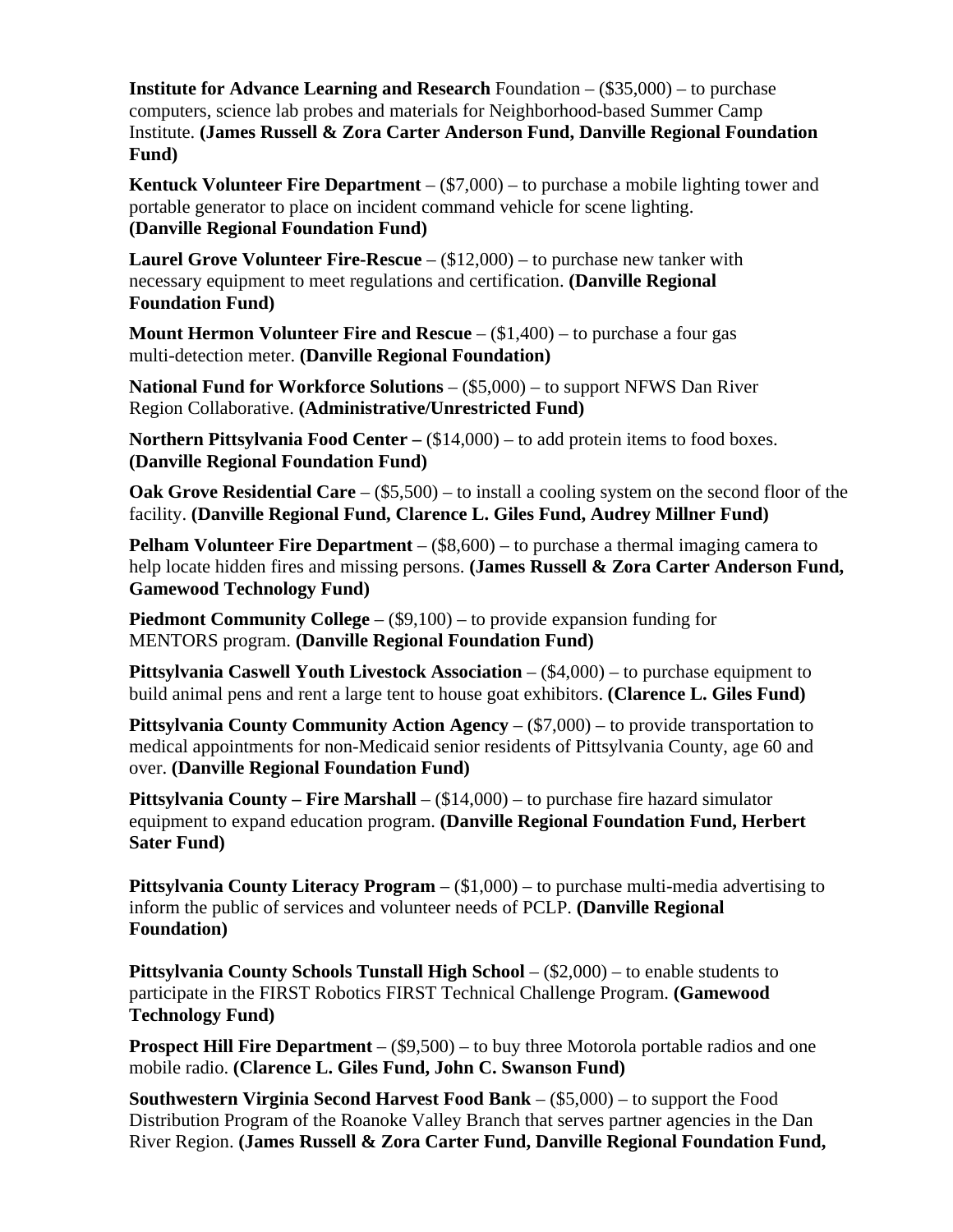### **Herbert Sater Fund, John C. Swanson Fund)**

**Town of Yanceyville – Family Services of Caswell County – (\$20,000) – to purchase a** vehicle to provide transportation for clients of "House of Esther" to necessary appointments. **(Danville Regional Foundation Fund)** 

**Virginia Dental Health Foundation** – (\$5,000) – to assist in hiring a Donated Dental Services case manager for the Dan River Region. **(Clarence L. Giles Fund, John C. Swanson Fund)** 

**Wayles R. Harrison Memorial Fund** – (\$10,000) – to assist local cancer patients with medical and related expenses. **(Danville Regional Foundation Fund)** 

**Yanceyville Volunteer Fire & Rescue** – (\$30,000) – to purchase a fire apparatus in order to provide greater fire protection and lower insurance rating. **(Danville Regional Foundation Fund)** 

**YMCA (Danville Family)**  $-$  (\$7,000) – to purchase new equipment for the swim team, the lifeguarding & CPR program, along with improving quality and safety for special needs programs. **(Ahmed Children's Fund, Faye Carter Fund)** 

The following grants were also recognized but have been previously awarded from donor advised and designated funds:

## **P. L. Anderson, Jr. Family Fund**

Boys and Girls Club of Danville First Baptist Church Free Clinic of Danville Hope Harbor

## **Dan River Inc. Endowment Fund**

Averett University Danville Area Arts & Humanities Danville Concert Association Danville Museum of Fine Arts & History Danville Pittsylvania County Chamber of Commerce Danville Symphony Orchestra DCC Educational Foundation Fraternal Order of Police Free Clinic of Danville United Way of Danville Pittsylvania County

# **Garden Club of Danville Fund and Alma Courtney "Sigie" Perkinson Rose Fund**

Garden Club of Danville

## **Bobby Hawker Memorial Fund**

Pittsylvania County Community Action

## **Holland Fund and Wynne's Falls Fund**

Crossroads Christian Counseling Center Kang-A-Rhue Children's Cancer Fund Victory Junction Gang Camp

# **Keokee Fund**

Epiphany Episcopal School